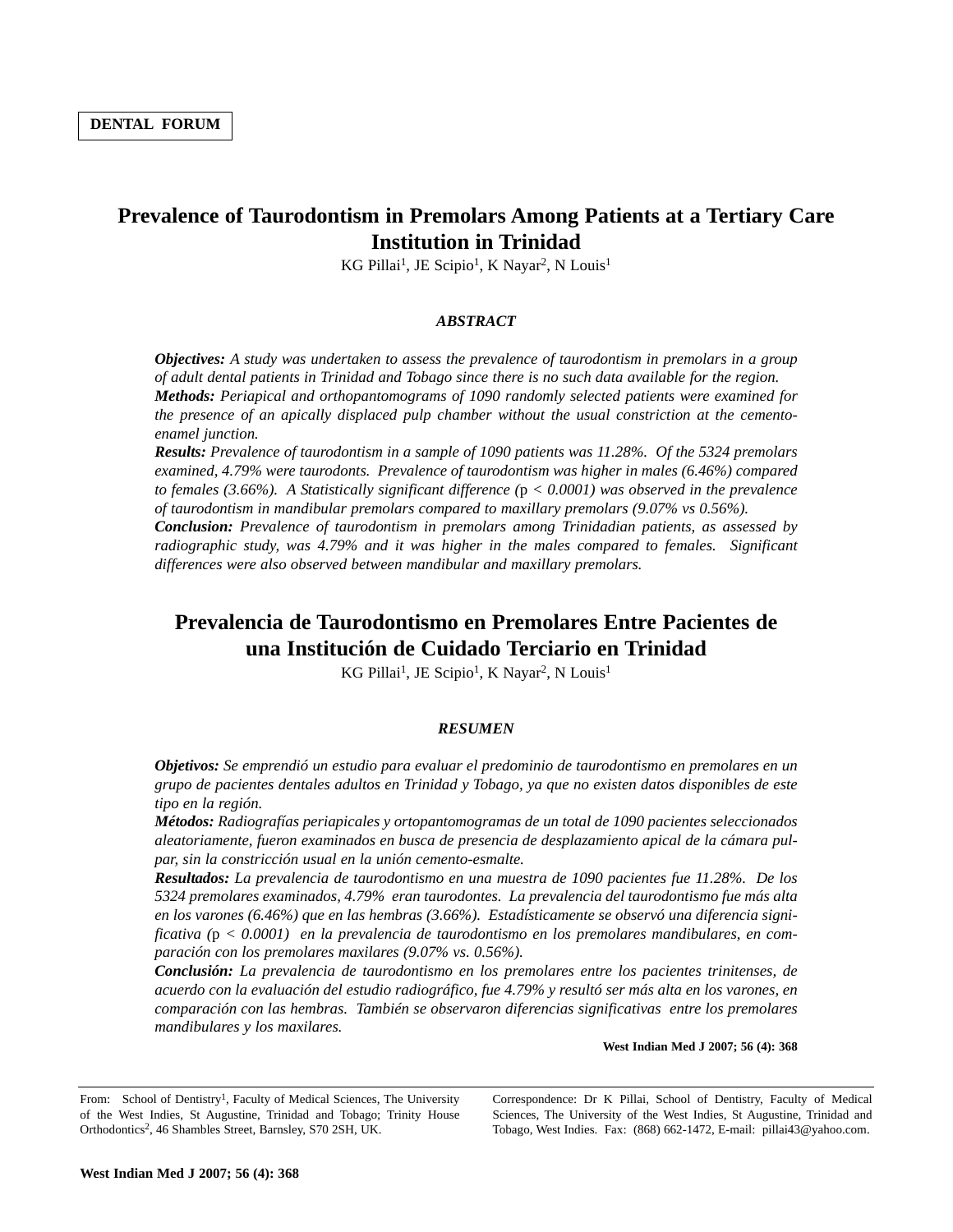## **INTRODUCTION**

Taurodontism is a morphologic variation in which the body of the tooth is enlarged and roots are reduced in size. Taurodont teeth have large pulp chambers and apically positioned furcation (1). This term comes from *tauros,* meaning "bull" and *odous* meaning tooth or "bull tooth". Sir Arthur Keith coined the term taurodontism in 1913 although Gorjanovic-Kramberger, in 1908, was the first to describe this type of tooth (2, 3). In taurodontism, the floor of the pulp chamber and furcation area are situated more apically resulting in shortened roots and root canals.

Diagnosis of taurodontism has been based on subjective radiographic evaluation or sometimes an arbitrary criterion that are not universally recognized (4–8). Appearance of the taurodont tooth is very characteristic and the unusual nature of this condition is best visualized on the radiograph (9, 10). The teeth involved are almost invariably molars or premolars affecting only a single tooth or multiple teeth in the same quadrant and can be unilateral or bilateral (10). Involved teeth assume a rectangular shape rather than tapering towards the roots. The pulp chamber is extremely large with a greater apico-occlusal height than normal and lacks the usual constriction at the cervical region of the teeth with exceedingly short roots. The bifurcation or trifurcation may be only a few millimetres (mm) above the apices of the roots (10).

Taurodontism was initially thought to be absent in modern populations, at least in the extreme forms. There is an increasing number of reports of taurodontism in the present day human permanent dentition, deciduous dentition or both (11–17). It appears that taurodontism is more prevalent than was previously thought.

The aetiology of taurodontism is unclear. It is thought to be caused by the failure of Hertwig's epithelial sheath diaphragm to invaginate at the proper horizontal level, resulting in a tooth with short roots, elongated body, an enlarged pulp and normal dentine. Some recent reports have described an association between taurodontism, familial inheritance and genetic malformations (16, 18). It is said to be more prevalent in patients with cleft lip and palate than in normal subjects (19). Taurodontism has been associated with syndromes such as Down's, Klinefelter's, Apert's, oral-facialdigital (Mohr's syndrome) and Tricho dento-osseous syndrome (20). However, today it is considered as an anatomic variant that could occur in a normal population (8).

Quantitative accounts of prevalence, however, have been limited to studies of Americans of European heritage (21, 22), African Americans (22), British children (23), Israeli (8), Jordanian (24), Saudi Arabian (12), Chinese (25) and Australian Aborigines (26). The objective of this study was to assess the frequency of taurodontism in premolars of dental patients from a tertiary care institution in Trinidad and Tobago by radiographic analysis and to compare the results with published data in different population groups.

### **SUBJECTS AND METHODS**

A randomly selected sample of 1090 dental records of patients who had attended the School of Dentistry, Faculty of Medical Sciences, The University of the West Indies, Trinidad and Tobago, between 1999 and 2003 were examined. A patient was excluded if he/she was less than 18 years and if the periapical/orthopantomogram were not of high quality and/ or failed to show posterior teeth. In addition, carietic, restored and fractured teeth, incomplete apical foramen formation, undetectable furcation and fused roots were not included. Inclusion criteria included a tooth with large pulp chamber in relation to outer tooth configuration, less marked cervical constriction than the normal tooth form, an apically displaced furcation and short roots (Figure).



Figure: Apically displaced furcation and short roots in mandibular premolar.

When there was more than a single radiograph, all were included provided they represented different quadrants in the mouth. All the permanent premolars with clear demarcations surrounding the anatomical crown and roots were evaluated. Taurodontism was measured through the use of panoramic radiographs and intra-oral periapical radiographs that met the inclusive criteria.

## **RESULTS**

The study group comprised 479 (43.95%) males and 611 (56.05%) females with a mean age of  $32 \pm 12.19$  years. The age range was 18 to 82 years and the average number of premolars per patient was 4.8. Their radiographs showed that 123 (11.28%) of these subjects had one or more premolar teeth that were taurodont and these were detected in 59 (12.32%) males and 64 (10.47%) females. Males had a higher prevalence of taurodontism than females (6.46% vs 3.66%). Statistical analysis ( $\chi^2$  test) showed a significant difference in the prevalence of taurodontism among male and female patients ( $p < 0.001$ ). Of the 5324 premolars examined, 255 (4.79%) teeth were found to have taurodontism. Distribution of taurodont teeth among premolars in the maxilla, and mandible and in males and females are shown in Tables 1 and 2. The prevalence of taurodonts in male and female maxilla was 0.85% vs 0.37%. However, the difference was not statistically significant. The prevalence of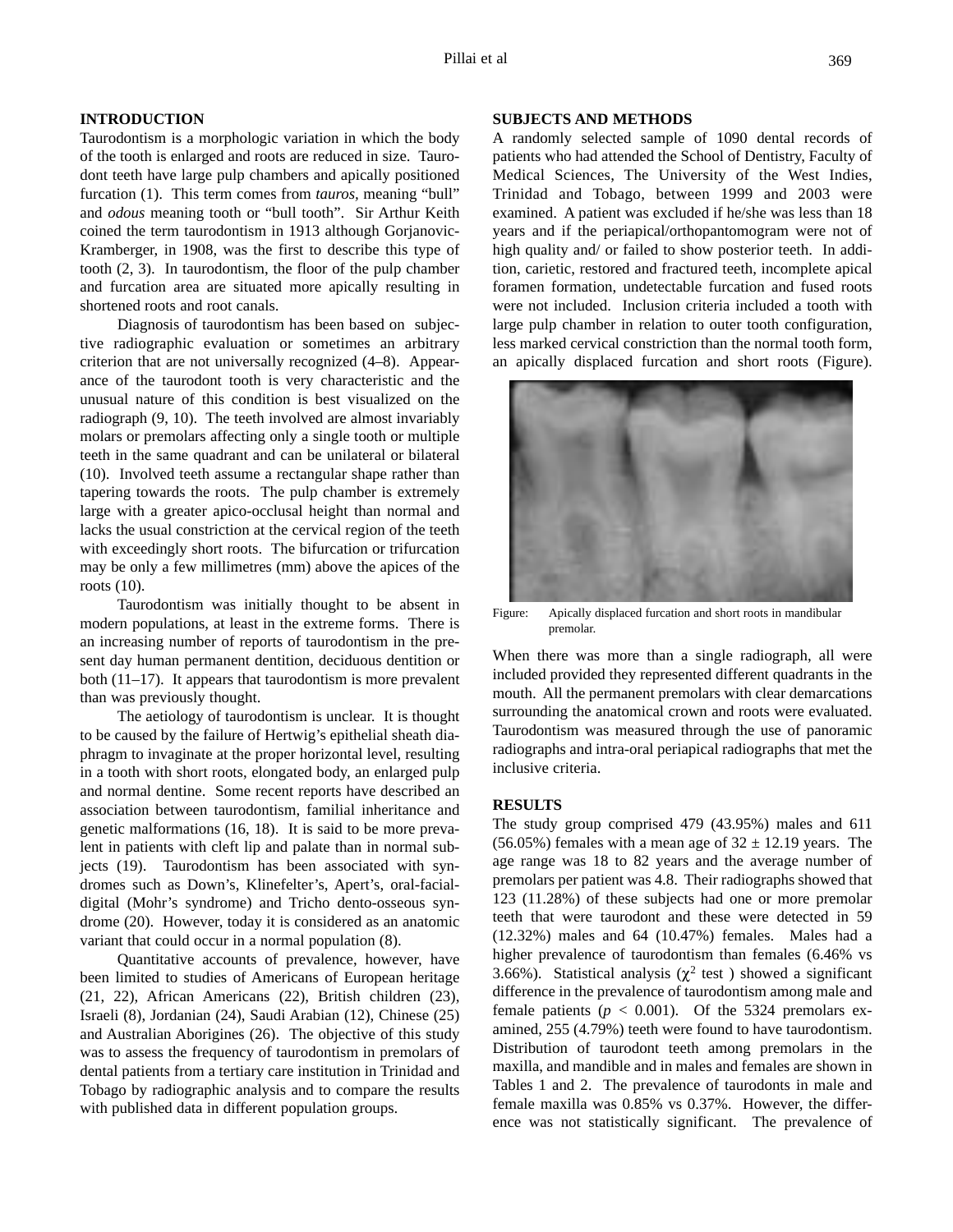Table 1: Distribution of taurodont teeth among 1090 adult patients in the maxilla according to gender and tooth type

|        | Right maxilla     |            |              |                   |                 |              |            | Left maxilla    |                       |                   |                 |              |  |
|--------|-------------------|------------|--------------|-------------------|-----------------|--------------|------------|-----------------|-----------------------|-------------------|-----------------|--------------|--|
|        | First premolar    |            |              |                   | Second premolar |              |            | First premolar  |                       |                   | Second premolar |              |  |
| Male   | <b>NTE</b><br>271 | <b>TDP</b> | $\%$<br>0.37 | <b>NTE</b><br>271 | <b>TDP</b><br>5 | $\%$<br>1.85 | NTE<br>253 | <b>TDP</b><br>1 | $\frac{0}{0}$<br>0.36 | <b>NTE</b><br>267 | TDP<br>2        | $\%$<br>0.75 |  |
| Female | 405               | 3          | 0.74         | 416               | 2               | 0.48         | 393        | $\mathbf{1}$    | 0.25                  | 401               | $\Omega$        | $\Omega$     |  |
| Total  | 676               | 4          | 0.59         | 687               | 7               | 1.02         | 646        | 2               | 0.31                  | 668               | 2               | 0.3          |  |

NTE: Number of teeth examined

TDP: Taurodonts present

Table 2: Distribution of taurodont teeth among 1090 adult patients in the mandible according to gender and tooth type

|        | <b>Right mandible</b> |            |       |            |                 |      |  | Left mandible  |            |               |                 |     |      |  |
|--------|-----------------------|------------|-------|------------|-----------------|------|--|----------------|------------|---------------|-----------------|-----|------|--|
|        | <b>First premolar</b> |            |       |            | Second premolar |      |  | First premolar |            |               | Second premolar |     |      |  |
|        | <b>NTE</b>            | <b>TDP</b> | %     | <b>NTE</b> | <b>TDP</b>      | $\%$ |  | <b>NTE</b>     | <b>TDP</b> | $\frac{0}{0}$ | <b>NTE</b>      | TDP | %    |  |
| Male   | 273                   | 31         | 11.36 | 282        | 34              | 2.06 |  | 262            | 33         | 12.6          | 274             | 32  | 11.7 |  |
| Female | 406                   | 40         | 9.85  | 393        | 20              | 5.09 |  | 381            | 33         | 8.86          | 376             | 17  | 4.52 |  |
| Total  | 679                   | 71         | 10.46 | 675        | 54              | 8    |  | 643            | 66         | 10.26         | 650             | 49  | 7.54 |  |

NTE: Number of teeth examined

TDP: Taurodonts present

|          | gender           |            |               |                  |            |               |  |  |  |  |  |  |  |
|----------|------------------|------------|---------------|------------------|------------|---------------|--|--|--|--|--|--|--|
| Jaw      |                  | Male       |               | Female           |            |               |  |  |  |  |  |  |  |
|          | <b>Premolars</b> | <b>TDP</b> | $\frac{0}{0}$ | <b>Premolars</b> | <b>TDP</b> | $\frac{0}{0}$ |  |  |  |  |  |  |  |
| maxilla  | 1062             | 9          | 0.85          | 1615             | 6          | 0.37          |  |  |  |  |  |  |  |
| mandible | 1091             | 130        | 11.92         | 1556             | 110        | 7.07          |  |  |  |  |  |  |  |

Table 3: Percentage of taurodontism in premolars in maxilla and mandible by gender

TDP: Taurodonts present

taurodontism in the male and female mandible was 11.92% and 7.07% res-pectively (Table 3) and the difference was statistically signi-ficant ( $p < 0.001$ ). Analysis of the prevalence of taurodonts in the male mandible *versus* maxilla showed a significant difference ( $\chi^2 = 109.0$ ,  $p < 0.0001$ ). Similarly, the difference in the prevalence of taurodonts between the female mandible and maxilla was highly significant. ( $\chi^2$  = 100.9, *p* < 0.0001). A cluster analysis of total taurodonts in the mandible (9.6%) *versus* maxilla (0.56%) of both males and females combined showed a statistically significant difference ( $\chi^2 = 211.2$ ,  $p < 0.0001$ ). Mandibular first premolar was the most common tooth involved in the female followed by mandibular second premolar whereas in males the distribution was nearly equal.

## **DISCUSSION**

An understanding of the tooth morphology is essential for cavity preparation, root canal therapy as well as for tooth extraction. Endodontic treatment in taurodont tooth has been described as complex and difficult. Tooth morphology could hamper localization of the orifices, thus creating difficulty in instrumentation and obturation. The incidence of taurodontism, considered to be an anatomic variant that could occur in normal population, is very low. It is reported to be more